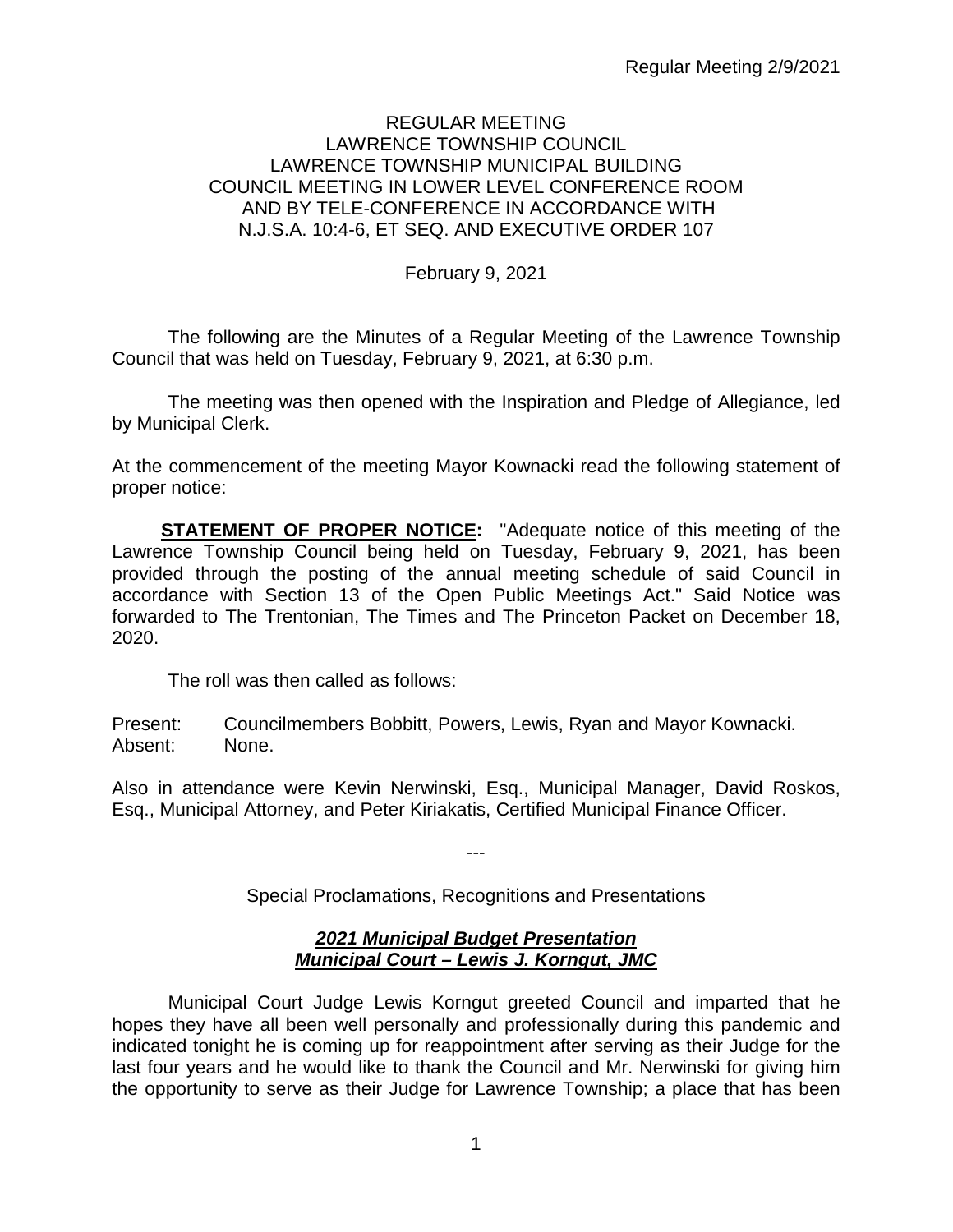his home for the last 33 years. And, if re-appointed as the Municipal Court Judge it would be an honor for him to continue to serve in the capacity as their Judge. And indicated as a resident he would like to thank the Township Council for all that they do and the sacrifices that they make for the community.

Judge Korngut indicated as he reflects on his career that started back in 1988 as a young Mercer County Assistant Prosecutor at 26 years of age when he was very anxious and eager wanting to impress his superiors; but, in realization when a person becomes older and hopefully wiser they come to realize the positive impact and the difference they make in people lives which is why so many are drawn to public service and what drew him to public service. As a Municipal Judge what motivates him to come to work every day is his desire to work with a great Court Staff and have an opportunity to connect with people so he can help those who have traveled down the wrong path. And, yes…a good majority of the cases in the Municipal Court are motor vehicle matters but they are important for difference reasons, to maintain tranquility and safety in the community as well as instill peoples' confidence in the Township Judicial System that will hopefully carry over to the Township.

Judge Korngut stated that he always felt the best way to show people that the system is just and fair is to give the litigants a chance to express themselves and tell their story while maintaining humility, patience and tolerance with everyone you deal with. But, last year was a challenge for everyone in the Court including himself and his court staff, as he sure it was for all of them in their own personal and professional lives as well. Nevertheless, he still looks forward to coming to work every day serving the Township and hopes that the Township Council will give him another opportunity to serve as their Judge for another three years to have an impact and better the lives of the people in the community.

Judge Korngut advised that the Municipal Court's budget is similar to last year and since May, due to the pandemic; they have gone virtual with the majority of the cases being done telephonically with litigants. They have a few cases they do by Zoom platform and the case load has pretty much picked up to the amount they had seen prior to the pandemic; but, there are some obstacles with the difficulty of dealing with people on the telephone and they do not have the ability of issuing bench warrants for people who do not appear except DUI cases. So, as a result, they have about five (5) banker boxes full of cases for people who have not provided their telephone numbers or when they do send in their telephone numbers they do not answer and as a result they have a huge backlog of cases just waiting to issue warrants but they do not have the ability to do so given the Supreme Court will not allow them to issue warrants for except DUI cases.

Judge Korngut proceeded to discuss litigants having a choice as to whether they want to come in with Covid restrictions meaning everyone will be social-distanced, wear masked and have their temperatures taken with the majority of the litigants having chosen to wait and have their cases tried later on after the pandemic has cleared; but advised they do have one case scheduled for tomorrow and 60 trials awaiting after the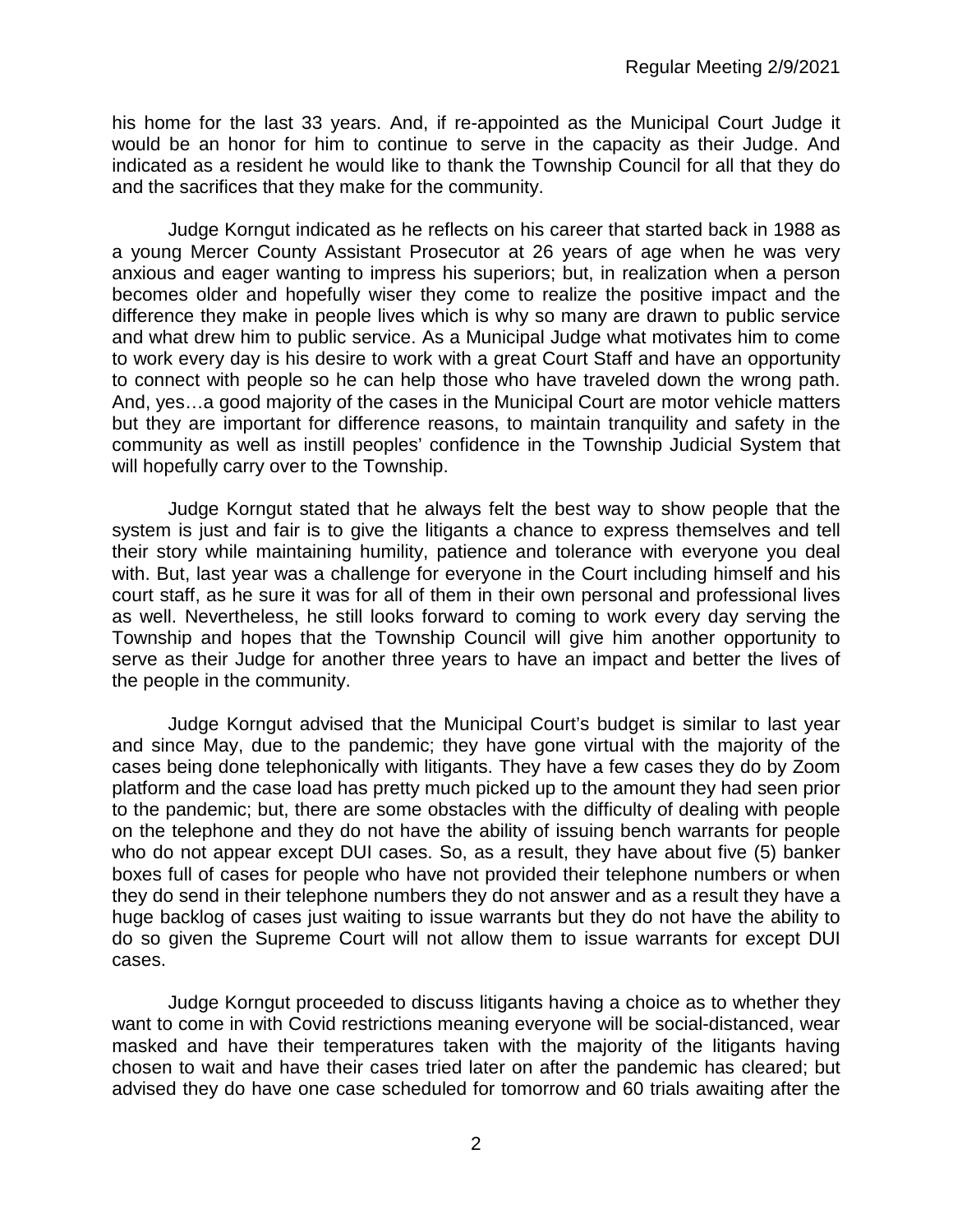pandemic clears. So, it has been a little bit of a struggle for them but they are moving forward and they are doing everything that they can and proceeded to discuss the Court seeing a number of people who pleaded guilty or who are found guilty having difficulty financially paying their fines so they try to be as understanding as they can with those individuals in terms of trying to give out payment plans and work with them on paying their fines while still living within their means but it is very difficult not to have personal contact with people; especially, for him as an old-school judge who like to have some sort of impact on people when he deals with them personally and reiterated the stress and difficulty of dealing with people over the telephone in his profession. He thanked the Mayor and Council for their time and opened the floor for questions.

There was then a question and answer period after Judge Korngut's presentation relative to the length of time it would take the Court to get through the 60 trials pending; Supreme Court governing the procedure for processing court cases during the pandemic as it relates to trails and issuance of warrants which has created a backlog; inquiry about the number of marijuana cases that have come before the Lawrence Court since the November election and how those cases are being handled by the Court and the Supreme Court adjourning those cases until after March 31<sup>st</sup> being there is no direction from legislatures at this time with regards to legalizing marijuana; the pandemic having no significant impact on the request for public defenders.

# *2021 Municipal Budget Presentation Construction Department, Michael Rodgers, Construction Code Official*

 $\sim\sim\sim$ 

Mr. Rodgers greeted the Council and distributed copies of his 2021 Budget Report for Council, Municipal Manager and CFO consideration and proceeded to read the following statement into record:

February 2, 2021

I am pleased to inform the council that even with the past year's difficulties that we all had to deal with, the Construction Department still has made its budget and additional revenue. As construction in the township was slightly down in 2020, we still issued 2,096 construction permits which is only 106 less than 2019.

Moving forward in 2021 all indications show that we will have another year achieving our budget goals and more. Our operating budget will stay flat at the 2020 level. Due to Covid-19 our expenditures last year went down and are expected to stay the same for 2021.

Our staff has been keeping up with the work load, but I do see in the near future that we will need more inspection staff. With projects such as Lidl Grocery Store, Rider Science Building addition, Amazon warehouse, The Trail at Princeton with 189 housing units, Texas Avenue development with 70 housing units, Lawrenceville School Dining and Athletic Complex (which is a threeyear project) and the other 2,000 plus permits that will be issued, we will be very busy.

With that being said, I would like to thank the Construction Department staff for all their hard work and dedication.

Respectfully submitted,

Michael T. Rodgers Construction Official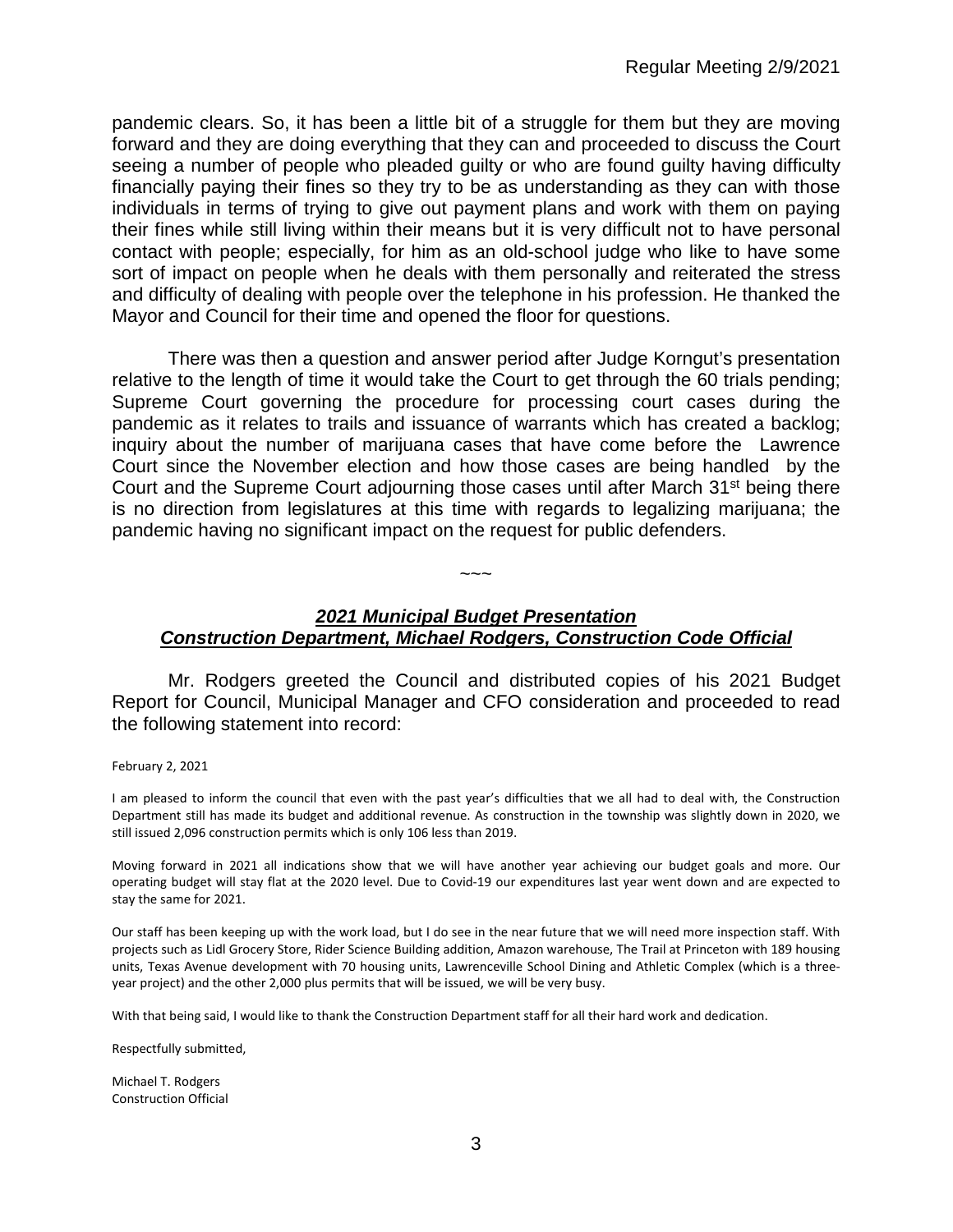Mr. Rodgers imparted one of the nice things he would like to point out is he requested in a future year's budget a replacement of the aging fleet in the Construction Department and thanks to the Mayor, Council and Township Manager they received a new vehicle this year and he believes they are going to receive another vehicle later this year which is greatly appreciated. Also, his 2021 Budget includes the Monthly Report for the period ending December 2020 with figures for money received and the total collected from the Construction Department totaling \$1,609,155 which includes funds that goe to the State Department of Community Affairs.

Mr. Rodgers went on to discuss the Five Year Comparison from 2016 through 2020 (January – December) provided in the Budget Report that showed a very good breakdown of how the Construction Department has been doing over the past 5 years - 2016, 2017, 2018 and 2019 and those revenues being extremely high mainly due to Bristol-Myers Squibb projects which he advised is not to be expected every year as BMS slowed down in 2020 with plans to rev back up in 2021. Nonetheless, they still have other large projects going on that the town will make good revenue from and out of the 2000 plus permits processed by the Construction Office on an annual basis 4,161 Sub-code Technical Forms are included in those permit packets and processed by each of the Construction Officials as well as taken over the counter by his office staff. In concluding, Mr. Rodgers acknowledged and commended the great staff he has in the Construction Department.

Mr. Nerwinski noted that Mr. Rodgers took over for Mr. Cermele who was Lawrence Township Construction Official for 40 years and prior to that it was Mr. Cermele's father…so the Cermele name is on almost every building in Lawrence Township in some way, shape or form. Further, Mr. Rodgers is the first Construction Official to be appointed outside of the Cermele family in over 60 years and he is 20 year employee well experienced and the transition has been seamless and they are happy to have him.

Mr. Nerwinski stated there was one comment previously made he would like to clarify for the record concerning the Texas Avenue development (70 housing units) which is an Application pending before the Planning Board which Mr. Rodgers has to plan for; but. it is not approved at this point as the Zoning Board still has to go through their scrupulous process. Also, as it relates to Covid they have decided this budget season to have in-person meetings because the Budget involves direct finances and the taxpayers; so, they will be having in-person meetings subject to all Covid requirements. They are also doing a live feed for those who are unable to attend and they are also posting links to each department head's presentation to view on the homepage. And, if anyone has questions they can be directed to him.

After the presentation a general question and answer period took place between members of Council and Mr. Rodgers relative to Covid and its effects on construction projects as it relates to curtailing inspections, mask mandates and social distancing; the need for extra building/field inspectors for large construction projects; Lidl progress at the Lawrence Shopping Center; inspectors having a more flexible schedule for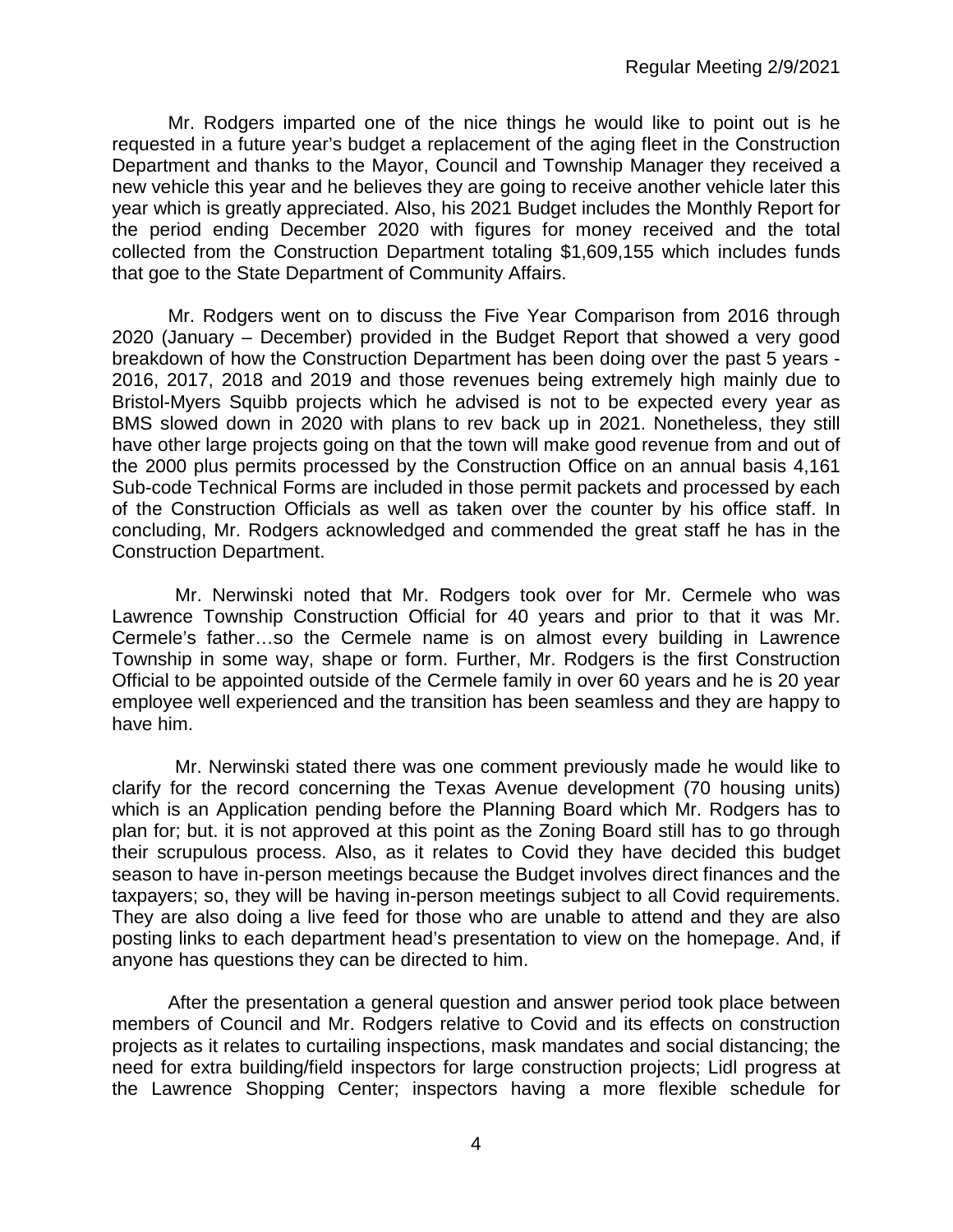inspections to accommodate residents to help reduce wait time for issuance of commercial and residential permits and the Department's permit process. Mayor Kownacki and members of Council thanked Ms. Rodgers for all the great work he and his staff have been doing and expressed their appreciation for the shoes he had to fill replacing Mr. Cermele in an extraordinary time which for him is a wonderful way to take over and make his mark.

Mr. Nerwinski noted that he used to receive several calls a month regarding the timeframe for permits and now he does not receive any calls so the Construction Office is really hitting on all cylinders right now providing the services that the residents and business owners expect which he is really pleased with. As for comments regarding more staff…welcome to the chess match…given that is the request from most of the Department Heads and the Administration having to do what they need to do to find that sweet spot being they do not just hire and lay off employees later on; and, reiterated again how pleased he is with the staff and how the Construction Department is operating as a whole even with the building being closed to the public.

---

## Public Participation

Ms. Martha Friend, 976 Lawrenceville Road, thanked the Council for allowing her the time to speak again as she is seeking clarity on rather the Township Council is going to put out a statement about the violent attack that took place at the Capitol on January  $6<sup>th</sup>$ . And, she knows Lawrence Township is the type of government that either do it to together or not at all which has been communicated to her by a couple of folks. But, because of some of the news that was put out in a particular article on February 3<sup>rd</sup> stating that New Jersey was one of the States that had the most people who took part in this violent Insurrection at the Capitol as well as a number of folks who took part from Mercer County, she thinks as Lawrence Township elected officials they are elected to make choices and decisions and to be strong, clear and forthright about their stance on matters and that the attack was not okay which is why she sent two emails asking them to put out a statement denouncing that attack on the Capitol but never received a response back from the Council only the Municipal Manager.

Ms Friend proceeded to discuss an incident that happened in Lawrence where a middle-aged Caucasian male stopped his car on Route 206 strolled to a woman's house picked up the woman's Black Lives Matter sign, tore it up and threw it out of his car while one of the children of the couple who just happen to be bi-racial watched the incident from the window. And, further indicated Lawrence is a wonderful community that will smother that family with love should they need it. But, because awful things such as that happen and everyone does not always participate in the meetings, people need to hear from their elected officials denouncing such actions which is why she requested a statement from the Council and she does not mean to put anybody in an awkward position so it is at the discretion as to how they would like to respond back to her.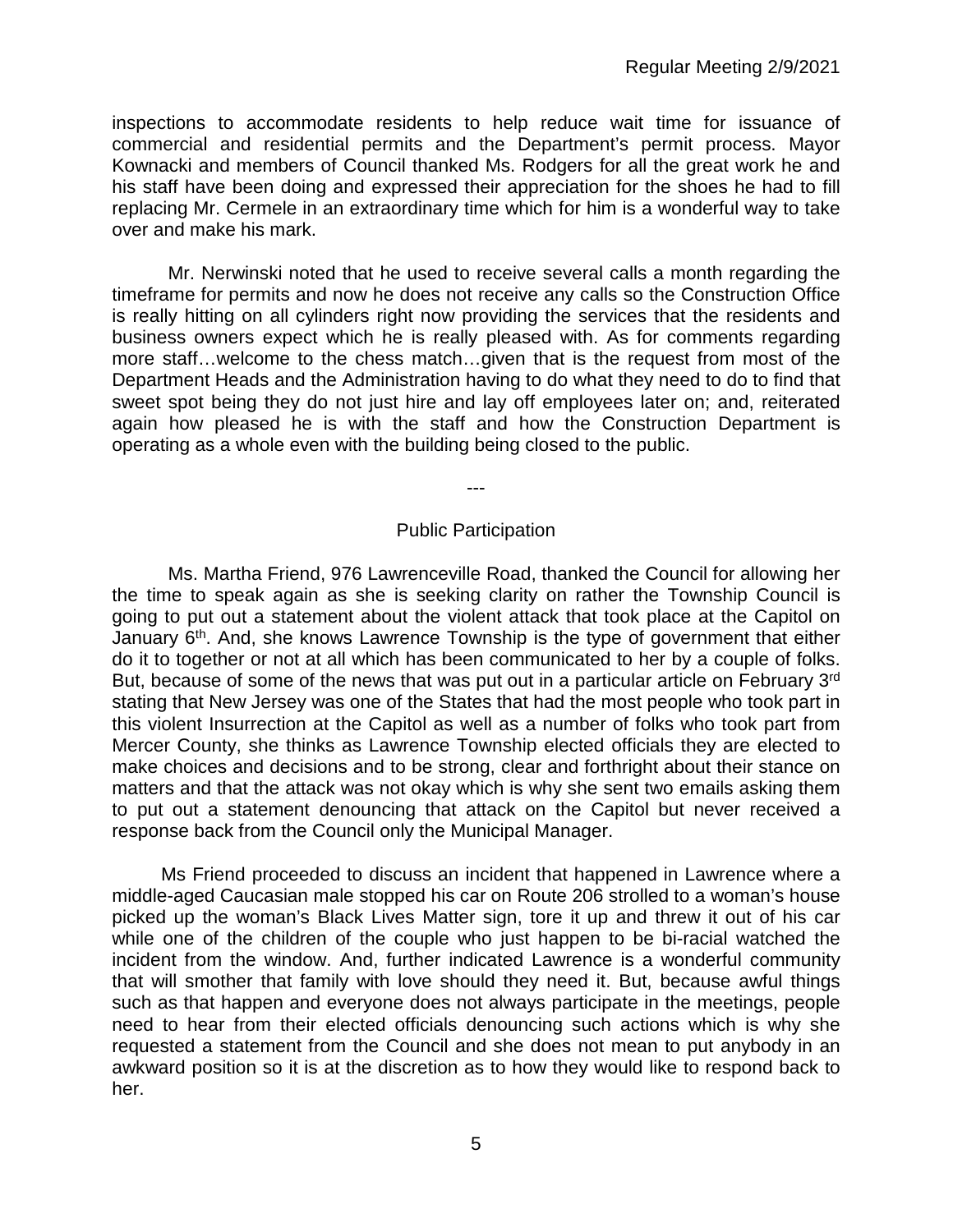Mayor Kownacki stated that he is only speaking for himself not for any member of Council with regards to Ms Friend's request and indicated he is an elected official appointed to serve as the Mayor with one equal vote just like the rest of his colleagues and January  $6<sup>th</sup>$  is a day that he will never forget as it was not only a day that there was an attack on the Capitol but it would have also been his father's 110<sup>th</sup> birthday if he was alive and a day he is not ready to speak on although he does not discourage any of his colleagues on Council from speaking on. At the present time his main priority is dealing with the pandemic and getting as many people as possible vaccinated and that is his focus at this time. So, for his own personal reasons he is not ready to talk about what took place on January  $6<sup>th</sup>$ . The Council will get to it at some point but it is not on the agenda for now until they get through the budget process and see where they are at with regards to the pandemic.

Additional discussion took place relative to members of Council making their own personal statement regarding the attack at the Capitol on January 6<sup>th</sup> rather than doing a unified Resolution to try an encompass each member feelings or thoughts as well as each member having their own voice on the matter given each of them perceived the attack on the Capitol differently; racism and hate having no place in Lawrence Township; Lawrence Diversity Day stemming from an anti-Semitic act directed towards their Jewish Mayor and Lawrence taking action versus doing resolutions being more important to the Township Council.

---

### Review and Revisions of Agenda

The Municipal Clerk requested that the Agenda be amended to include Resolution 84-21 (18-H.10) – Authorizing an Amendment to the Contract for 2020 Snow Plowing Services.

On a motion by Ms. Lewis, seconded by Mr. Powers, the Agenda was amended to include the above revision.

Same was carried on the following roll call vote:

Ayes: Councilmembers Bobbitt, Lewis, Powers, Ryan and Mayor Kownacki. Absent: None. Abstain: None

---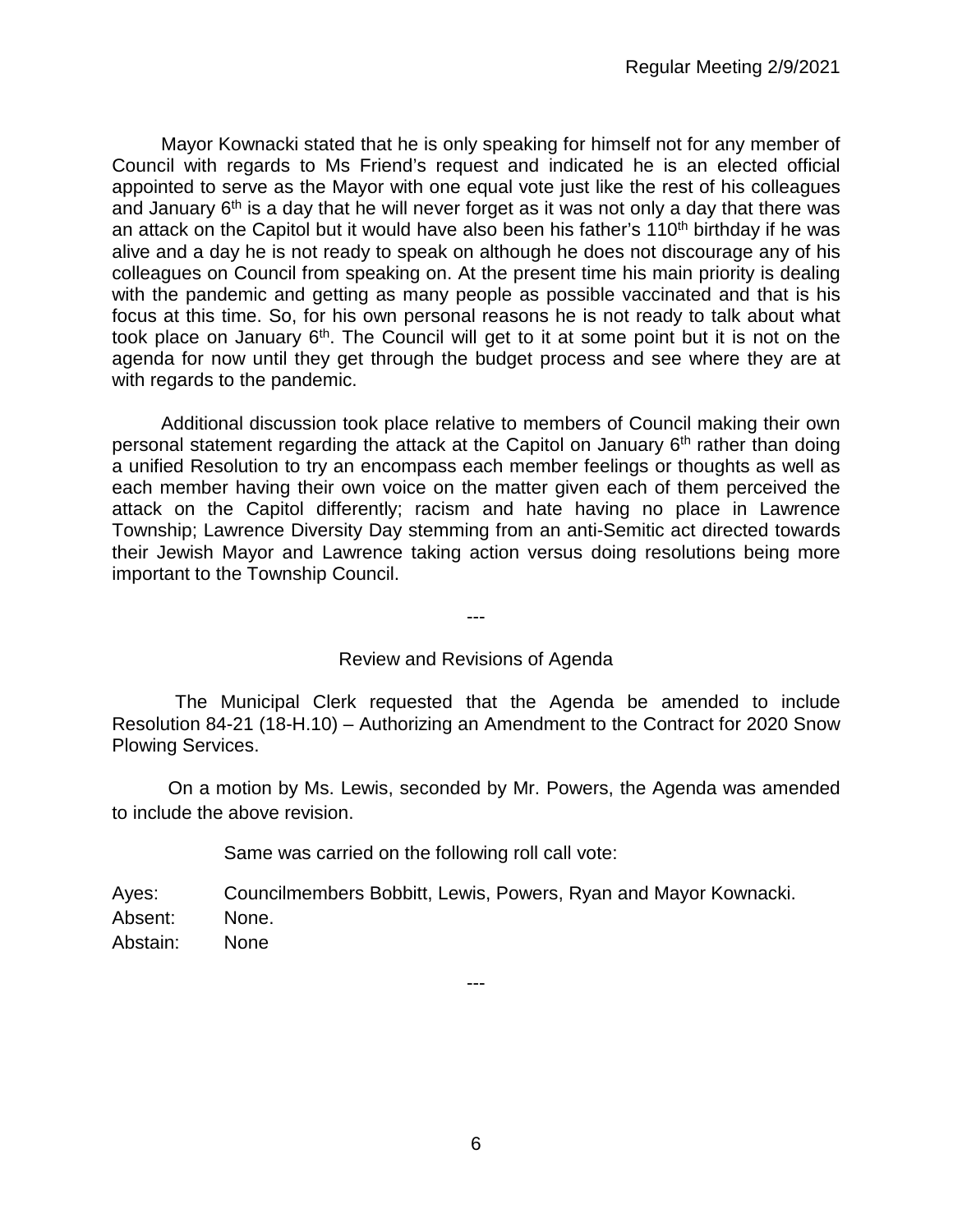# Adoption of Minutes

On a motion by Ms. Lewis, seconded by Mr. Powers, the Minutes of Regular Meeting of December 15, 2020 were approved without corrections on the following roll call vote:

Same was carried on the following roll call vote:

Ayes: Councilmembers Bobbitt, Lewis, Powers, Ryan and Mayor Kownacki. Absent: None. Abstain: None.

Awarding or Rejecting of Bids

---

On a motion by Ms. Lewis, seconded by Mr. Powers, Resolution (9-A), Authorizing Awarding Bid to Affordable Housing Administrators for the Affordable Unit Rehabilitation Program, was presented for adoption.

# Resolution No. 59-21

WHEREAS, on Tuesday, January 28, 2020, bids were received and publicly opened for the provision of administrative services for the grant known as **Lawrence Township Affordable Unit Rehabilitation** as outlined in Resolution No. 75-20; and

WHEREAS, the Township wishes to renew this contract for an additional year; and

WHEREAS, it is anticipated that the Township may conduct up to twelve (12) rehabilitations during the term of the contract; and

WHEREAS, in accordance with N.J.A.C. 5:50-14, a Certificate of Availability of Funds has been provided and the account to be charged is G-02-41-048-299 (\$57,854.50 - 2014 Lawrence Township Affordable Housing Unit Rehabilitation) and 1- 19-56-853-299 (\$1,145.50 Affordable Housing Trust Fund); and

NOW, THEREFORE, BE IT RESOLVED by the Township Council of the Township of Lawrence, County of Mercer, State of New Jersey, pursuant to the recommendations of the Municipal Manager and the Mayor now wish to exercise the option to renew the contract for an additional one year period from February 18, 2021 through February 17, 2022 with Affordable Housing Administrators, P. O. Box 495, Pine Beach, New Jersey 08741 not to exceed the amount of \$59,000.00.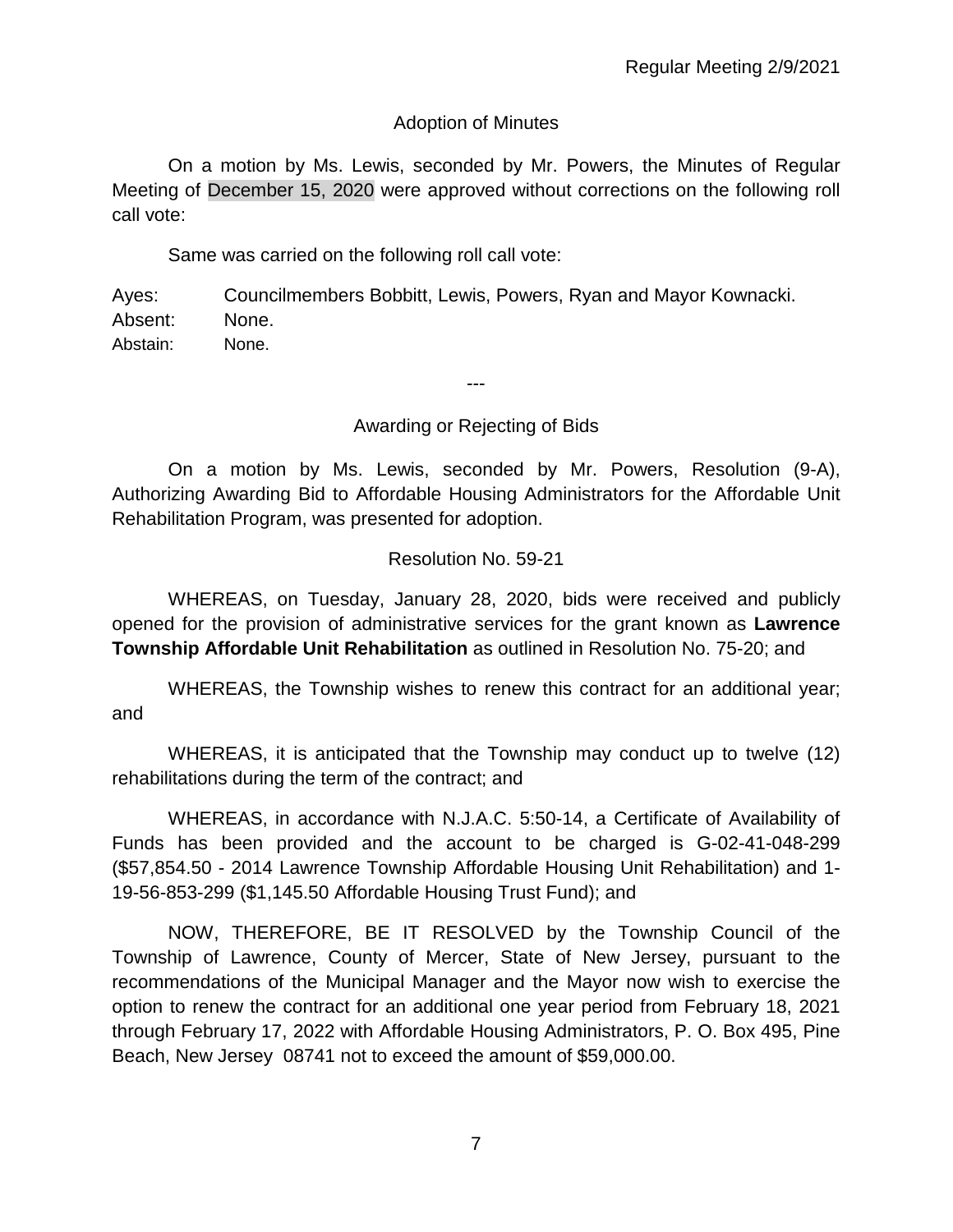Same was carried on the following roll call vote:

Ayes: Councilmembers Bobbitt, Lewis, Powers, Ryan and Mayor Kownacki. Absent: None. Abstain: None.

---

# Introduction of Ordinances

Mayor Kownacki read by title, an ordinance entitled, "AN ORDINANCE AMENDING THE CODE OF THE TOWNSHIP OF LAWRENCE TO PROVIDE FOR THE LICENSING AND REGULATION OF TOWING AND STORAGE SERVICES"

Mr. Nerwinski advised that the Ordinance revises the towing and storage rates to be in conformity and consisted with the New Jersey State Police contract and their Garden State Towing Association which is how Lawrence Township determines their towing fees and narrows those fees so that they are in line with the customs throughout the state.

The Ordinance No. 2382-21 was introduced and approved on the following roll call vote:

| <b>COUNCIL</b>        | <b>AYE</b> | <b>NAY</b> | <b>PRESENT</b> | <b>ABSENT</b> | <b>ABSTAIN</b> | <b>MOVE</b> | <b>SECOND</b> |
|-----------------------|------------|------------|----------------|---------------|----------------|-------------|---------------|
| <b>Mr. Bobbitt</b>    |            |            |                |               |                |             |               |
| Ms. Lewis             |            |            |                |               |                |             |               |
| <b>Mr. Powers</b>     |            |            |                |               |                |             |               |
| Mr. Rvan              |            |            |                |               |                |             |               |
| <b>Mavor Kownacki</b> | ~          |            |                |               |                |             |               |

Mayor Kownacki read by title, an ordinance entitled, "AN ORDINANCE OF THE TOWNSHIP OF LAWRENCE, COUNTY OF MERCER AUTHORIZING THE SALE OF ALCAZAR AVENUE (BLOCK 2308, LOT 8 AND 16) AS SHOWN ON THE TAX MAP OF THE TOWNSHIP OF LAWRENCE, OWNED BY THE TOWNSHIP OF LAWRENCE, NOT NEEEDED FOR PUBLIC USE PURSUANT TO NJSA 40A:12-1, ET SEQ."

---

Mr. Nerwinski advised that Ordinance authorizes a sale of land on Alcazar Avenue and as in the recent past they have been looking to identify certain properties of the town that they do not need and offer them for sale and these are two such properties they have identified to sale.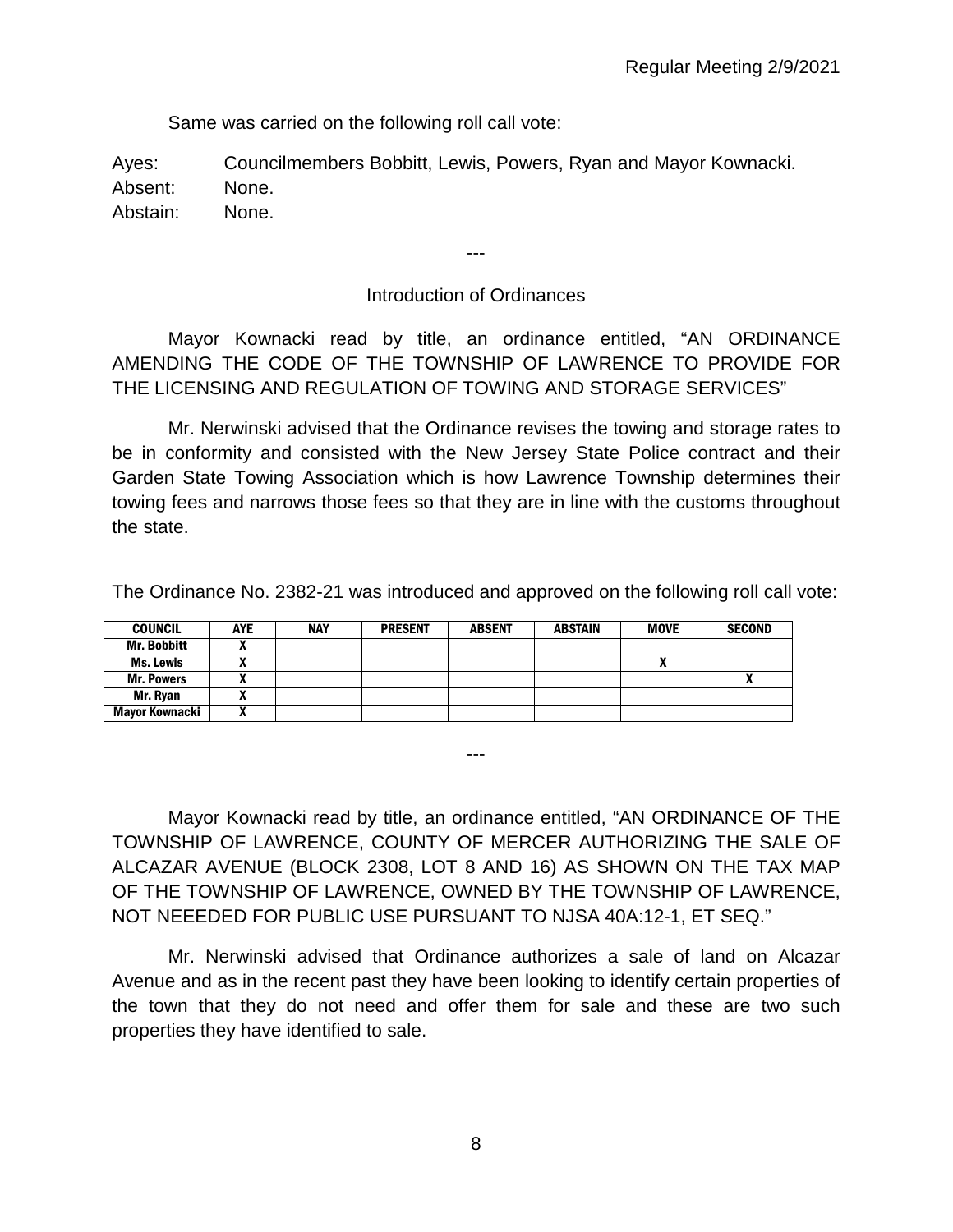| <b>COUNCIL</b>     | AYE | NAY | <b>PRESENT</b> | <b>ABSENT</b> | <b>ABSTAIN</b> | <b>MOVE</b> | <b>SECOND</b>            |
|--------------------|-----|-----|----------------|---------------|----------------|-------------|--------------------------|
| <b>Mr. Bobbitt</b> |     |     |                |               |                |             |                          |
| Ms. Lewis          |     |     |                |               |                | "           |                          |
| <b>Mr. Powers</b>  |     |     |                |               |                |             | $\overline{\phantom{a}}$ |
| Mr. Ryan           |     |     |                |               |                |             |                          |
| Mayor Kownacki     |     |     |                |               |                |             |                          |

The Ordinance No. 2383-21 was introduced and approved on the following roll call vote:

Mayor Kownacki read by title, an ordinance entitled, "ORDINANCE PROVIDING FOR SIDEWALK IMPROVEMENTS IN AND BY THE TOWNSIP OF LAWRENCE, IN THE COUNTY OF MERCER, NEW JERSY, APPROPRIATING \$19,387.50 THEREOF AND DIRECTING THE SPECIAL ASSESSMENT OF THE COST THEREOF

---

Mr. Nerwinski advised that the Ordinance is the Sidewalk Concrete Program which residents are able to participate in and get a good rate in terms of repairing and replacing their sidewalks and this is the appropriation that coincides with the program.

The Ordinance No. 2384-21 was introduced and approved on the following roll call vote:

| <b>COUNCIL</b>     | <b>AYE</b> | <b>NAY</b> | <b>PRESENT</b> | <b>ABSENT</b> | <b>ABSTAIN</b> | <b>MOVE</b> | <b>SECOND</b> |
|--------------------|------------|------------|----------------|---------------|----------------|-------------|---------------|
| <b>Mr. Bobbitt</b> |            |            |                |               |                |             |               |
| Ms. Lewis          |            |            |                |               |                | ,,,         |               |
| <b>Mr. Powers</b>  |            |            |                |               |                |             |               |
| Mr. Ryan           |            |            |                |               |                |             |               |
| Mayor Kownacki     |            |            |                |               |                |             |               |

---

Adoption of Ordinances

There was no adoption of ordinances.

#### ---

### **Manager's Report –**

Mr. Nerwinski reported that they had a call at the last meeting about the unfortunate structural fire that took place in Lawrence and one of the callers stated it was her belief that it took 25 minutes for members of the fire department to respond to this structural fire. And indicated not knowing this was going to be a topic of discussion he did not have the incident report before him; but, the next day he did speak with the Fire Director and he provided him with the reports and indicated for the record that a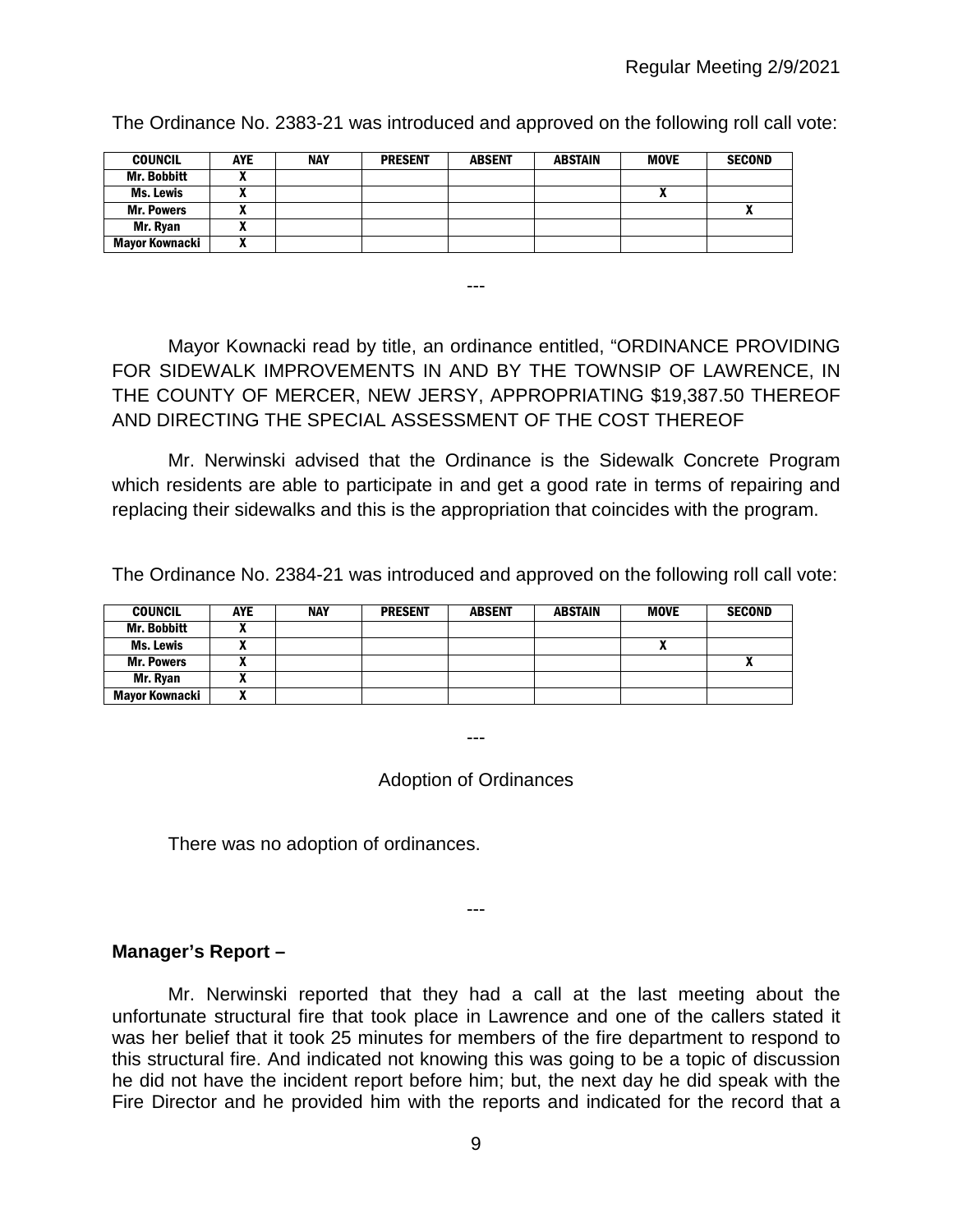response call starts from the date it is received by the dispatch not when the observation of smoke or fire are by a resident at a structure. The dispatch time for the particular fire came in at 22 hours, 27 minutes and 51 seconds; the first Fire Official on the scene was there in 7 minutes, the second one was there 7 minutes, and the first apparatus was there in under 10 minutes and the other apparatus was there at 11 minutes. So, in hearing 25 minutes which is much to long as a response time felt aberrational to him which he expressed at the last Council Meeting; but, the response time are well within the parameters that the Township is trying to meet for a Volunteer Fire Company which he was happy to see and just wanted to clarify for the record.

Mr. Nerwinski reported that the Council may have observed the Hydroraking that happened at Colonial Lake and he asked Greg Whitehead, Director of Public Works, how it was going (which is over at this point and time) and he was really satisfied with the project and characterized it as a really good start. There is work that still needs to be done there but he feels he will be able to get the fountain going based upon the work that has taken place already and he was satisfied with the contractor so when the Township is in a position to continue on to improve the lake they certainly plan to do so which is good news.

Mr. Nerwinski stated he has not made a lot of comments with regards to the pandemic but the Health Department has been working diligently to meet the needs of the community in terms of contact tracing and the hiring of several individuals to help with the contact tracing. And advised that the Health Officer keeps him informed about the growing list of people who signed up to receive the vaccine and they now have a significant list. They are now partnering with West Windsor and they have had sites throughout the County and they plan to have some sites in Lawrence once they get confirmation that they are actually going to receive vaccines and have definitive information in terms of how many vaccine slots they get to fill. The Trenton vaccine site went really well and they believe there is going to be a site approved at the Lawrence Shopping Center with a mega tent near the Burlington Store, a site at the CVS on Route 1 and the Lawrence Senior Center will be a vaccine site as well. So, Lawrence has been slotted to provide vaccines. They are just awaiting confirmation on when they will receive the vaccines then the scheduling will begin. Carol Chamberlain, Lawrence Health Officer, has been doing a fantastic job, they are just going to try and keep the lines of communication open through the Township's website and social media and hopefully they will start to see some positive numbers come back in terms of shots in arms versus scheduling shots in arms.

Councilwoman Lewis inquired about the question that was posed at the last Council Meeting concerning the out of service fire hydrants. Mr. Nerwinski advised that he touched base with Jack Oakley, OEM, who stated that there are always fire hydrants not functioning for one reason or another and that Lawrence Township has several water companies servicing the Township – Aqua, NJ American Water and Trenton Water Works; unfortunately, Trenton Water Works is not as diligent and does not deem it as emergent as the other water companies. So, when the Township tags a hydrant in need of repair they have seen historically Aqua Water and New Jersey Water come out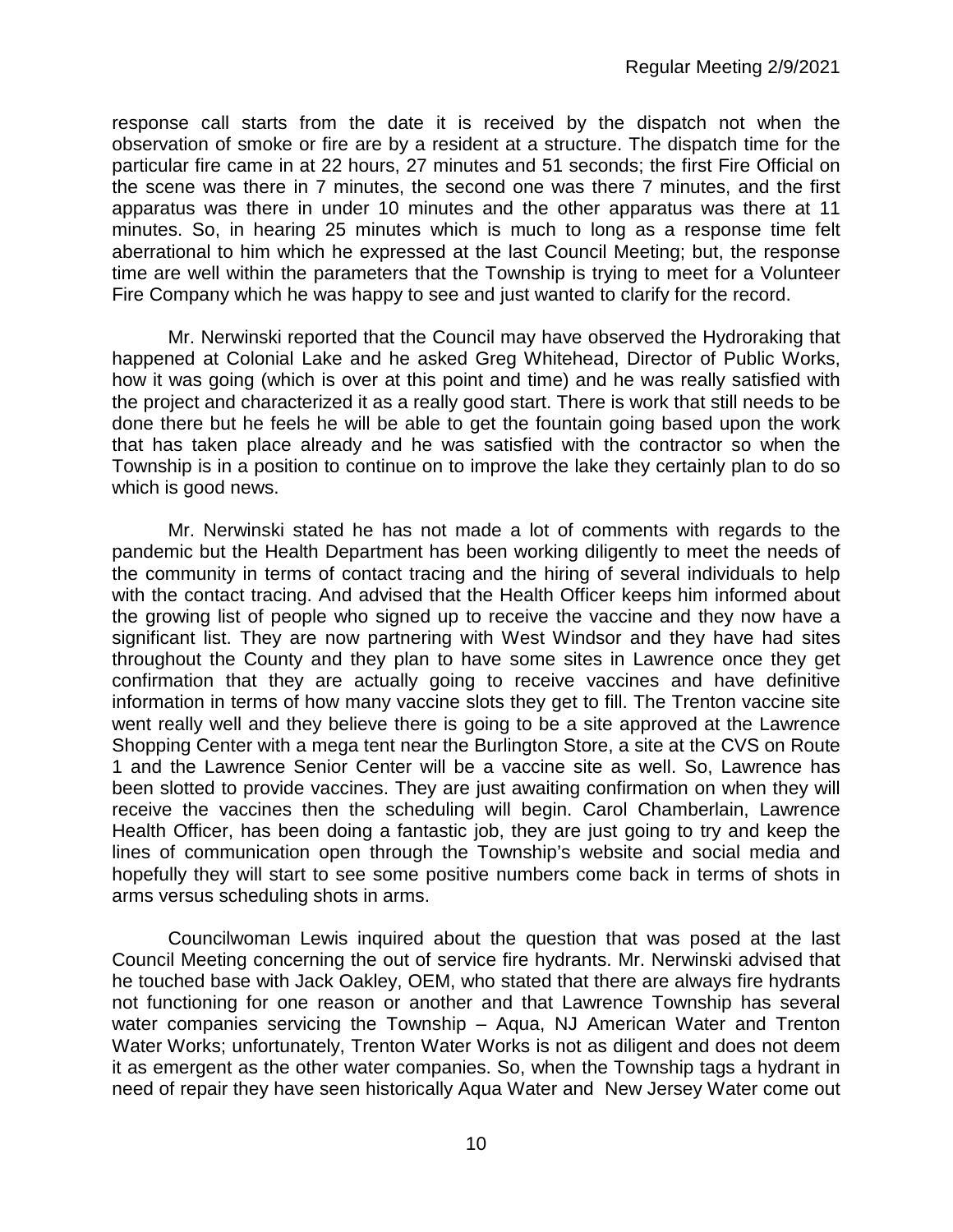and get it done right away for obvious reasons…it's emergent. So, they are now doing an inventory of what is open and in need of repair and he is directing a letter to the Director of Trenton Water Works as he thinks they need a new protocol as what an emergent situation is and they had a perfect storm happen and they can assume it can happen again and proceeded to discuss the matter being a valid concern and the fact that the hydrant was tagged for so long without being brought to anyone's attention is really unfortunate.

Councilman Bobbitt stated it is really troubling to hear about Trenton Water Works not addressing the fire hydrant problem; that is a life safety issue. But, on a lighter note, he was glad to hear that the Hydroraking at Colonial Lake went well as it was fun to see the little boat out there and also about the fountain since he does not know how many times he was asked throughout the pandemic when the fountain was coming back. He then inquired if the Township has received any help from the County in terms of getting more vaccines or getting bumped up on the list. Mr. Nerwinski advised that he is not the Health Official so he not dealing directly with the County; but he can say frustration has been expressed and leadership is coming more from the State Officials rather than from the County. And, the Township level of satisfaction is on the lower end of what they are seeing from the County and they hope it changes when the vaccines are more readily available. The Cure Arena will be used as a site and hopefully the County will be able to step up with Capital Health as a partner.

Additional exchange of dialogue took place relative to the health and welfare of Lawrence residents and local level frustration from the very top all the way down to try and get vaccines for their residents. Councilman Bobbitt asked Mr. Nerwinski to let the Health Department know how much the Council appreciated their efforts.

Mayor Kownacki stated with regards Councilman Bobbitt's concerns about the County helping to get more vaccines, the Mayors in Mercer County have been meeting with County Officials to discuss the problems with getting the vaccines for the residents of Mercer County and the County is well aware as to how unhappy local officials are with their efforts and they are trying to do what they can but it is not soon enough.

Councilman Ryan stated that he received an unusually high water bill from Trenton Water Works which went from \$78 to \$140 almost 100-percent increase and it took a while but he finally got through to a representative who advised that the billing was for a 5 month period instead of a 3 month period because of Covid. So, if a resident received an unusually high bill that is their reasoning for the increase. Mr. Nerwinski noted that there was a rate increase which is the first time TWW has adjusted their water rates in about 10 or 11 years because they are putting more money in to improve their water infrastructure.

Mr. Nerwinski reported during the snowstorm there was a question that came up on social media from a resident about who is responsible to clear from the fire hydrants and the answer is the Township does. And indicated in 2015 the Governor passed a law that allowed municipalities to make it clear that the resident where the hydrant is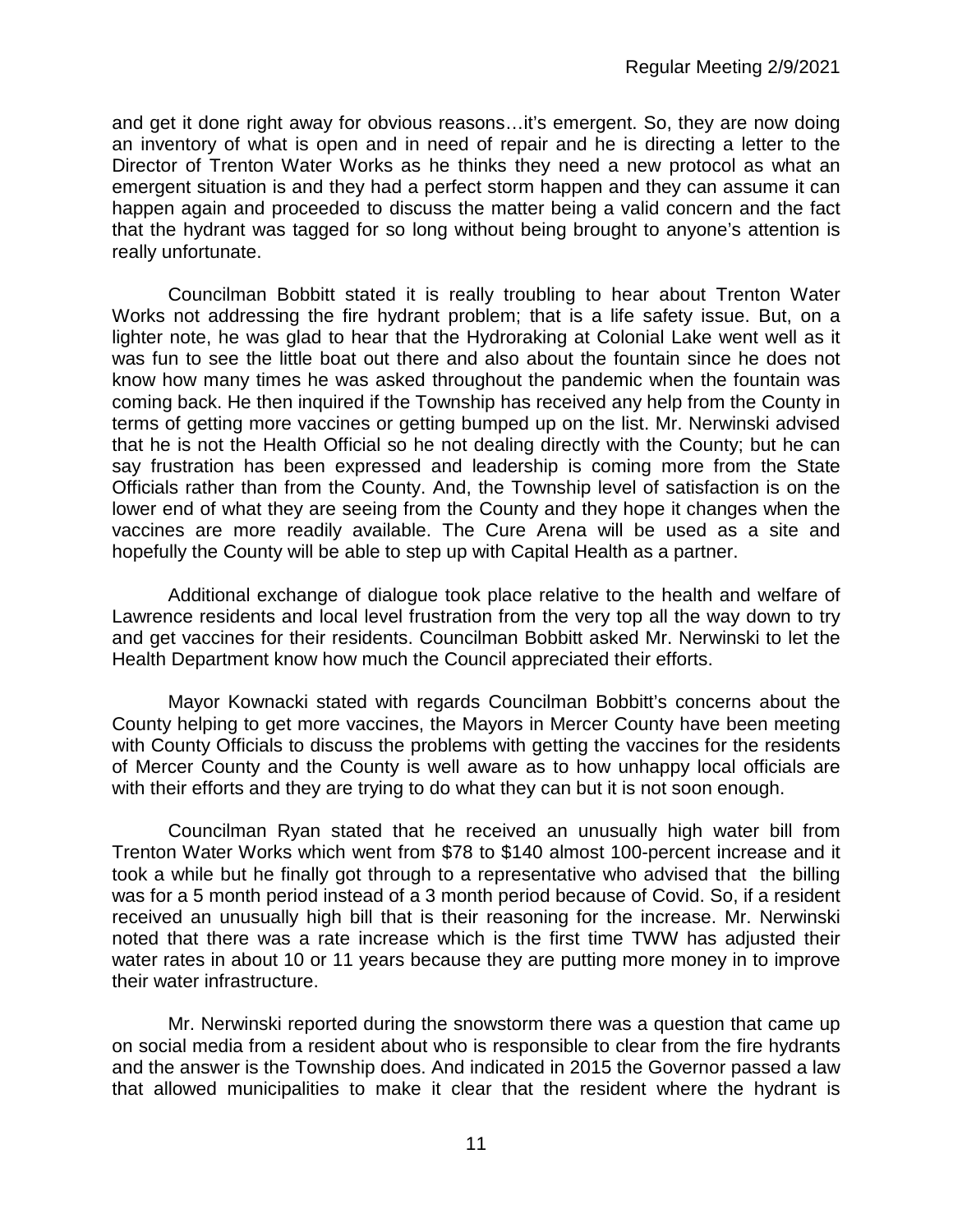situated is responsible to clear the hydrant just like they are responsible to clear their sidewalk; but Lawrence Township has never adopted that ordinance so they need to take action to do that. Currently, they have the career and volunteer firefighters go out and clear the hydrant as they have in the past but he does not feel it is a big request to ask a resident who has fire hydrant on their property to be responsible to do so. And, in his opinion, it is an appropriate law as the fire hydrant is there to service the resident and their neighbors and they can all pitch in and clear it and the Township will help as needed. So, he has prepared a preliminary Ordinance that he will send to the Township Attorney for review if there is no objection from Council. There was no objection from members of Council to proceed.

---

### **Attorney's Report –**

Mr. Roskos reported that the Mount Laurel Builders in Hopewell has sued Ewing-Lawrence Sewage Authority (ELSA) which Lawrence Township is familiar with and essentially asked not to be involved in the case being they are not seeking any affirmative relief against the Township; but, the Builders view Lawrence as a dispensable party because they are part of ELSA. He thought there was a Settlement and that the whole case was going to resolve itself when Judge Carchman remediated the case but they are now asking Lawrence Township to sign a Consent Order acknowledging certain things if they are not going to participate in the case. After a quick review of the Order he thinks he and Mr. Nerwinski need to sit down and discuss the contents of that Order as some of the things in there are a little troubling and he thinks there are other things that should be in the Order. So, he is just apprising the Council of the situation that may be a topic for the next meeting.

---

---

### **Clerk's Report –**

There was no Clerk's report.

#### **Unfinished Business –**

There was no unfinished business.

---

#### **New Business –**

There was no new business.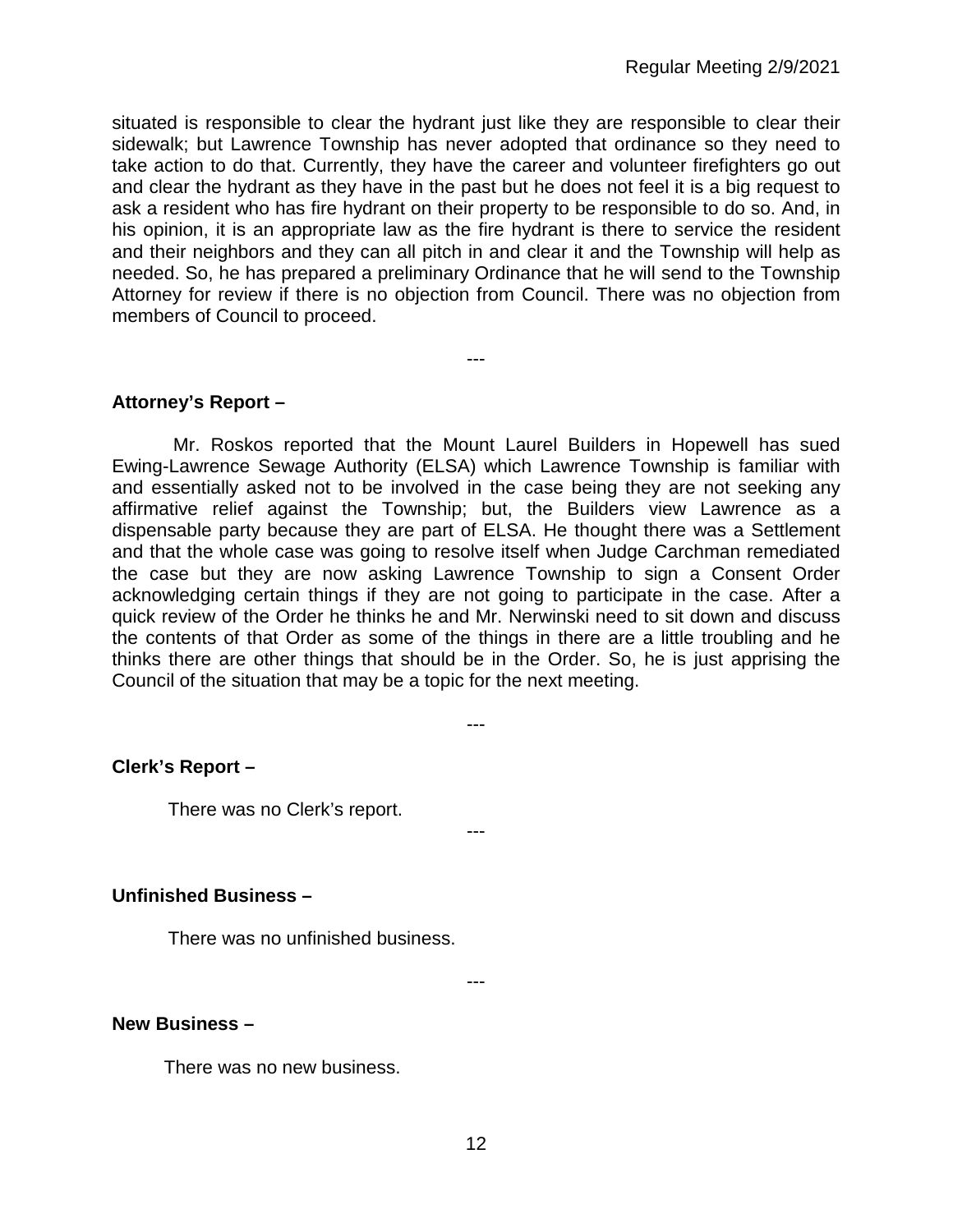### ---

## **Public Participation (3-minute limitation per speaker)** –

Mr. Eric Barash, 17 Allwood Drive, advised of the excellent snow removal service provided by Lawrence Public Works Department and indicated that the plows were dead on during the snowstorm. And indicated he formerly resided at 16 Allwood Drive and now lives across the street and there is a fire hydrant right in front of his property that he basically clears if he is able to do so and proceeded to discuss in the early 2000s when the sidewalks on street were last done and how impressive the program was in terms of residents being able to replace their sidewalks at a great cost saving. Mr. Nerwinski advised that the Sidewalk Assessment Program is still in existence and recommended Mr. Barash go under the Engineering page on the Township website to find out how to participate in that really great program.

---

#### Resolutions

Resolution Nos. 59-21 (18-A.1) through 84-21 (18-H.10) with was approved by the following roll call vote:

| <b>COUNCIL</b>        | AYE | <b>NAY</b> | <b>PRESENT</b> | <b>ABSENT</b> | <b>ABSTAIN</b> | <b>MOVE</b> | <b>SECOND</b> |
|-----------------------|-----|------------|----------------|---------------|----------------|-------------|---------------|
| <b>Mr. Bobbitt</b>    |     |            |                |               |                |             |               |
| <b>Ms. Lewis</b>      |     |            |                |               |                | n           |               |
| <b>Mr. Powers</b>     |     |            |                |               |                |             |               |
| Mr. Ryan              |     |            |                |               |                |             |               |
| <b>Mayor Kownacki</b> |     |            |                |               |                |             |               |

Cited Resolutions are spread in their entirety in the Resolution Books of the Township of Lawrence.

---

### **Council Initiatives/Liaison Reports –**

Councilwoman Lewis thanked Mr. Whitehead and his staff for the wonderful job they did plowing the roads during the latest snow storm and for continuing in making Lawrence Township the shining star when it comes to roads. Mr. Nerwinski noted that he received so many emails thanking the Township for the good work that was done after the snow storms more so than before and snow plowing is just one of the Public Works Department things they like the opportunity to do well.

Councilwoman Lewis noted the Trails, Open Space and Stewardship Committee is working on several things but she thinks one of the things residents can see right away is they have partnered with the Recreation Department to start to highlight some of the Trails on social media and she has already seen a couple of them. So for residents who are looking for some place to get out she thinks that is a really great